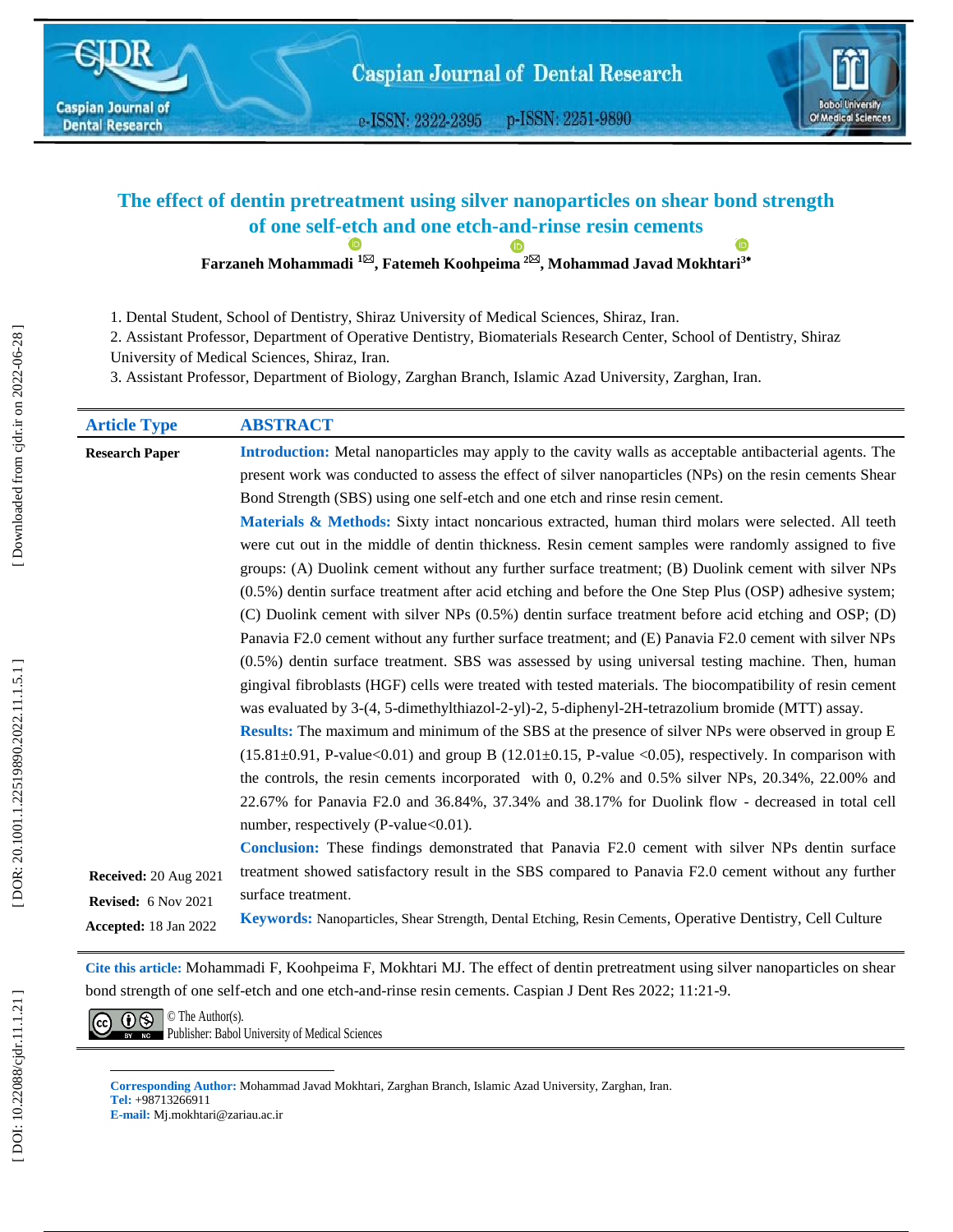#### **Introduction**

The longevity of indirect restorations forcefully depends on the quality of bond strength of the cement. The adhesion between cement and dentin is more susceptible to failure than cement-enamel or cement-ceramic interfaces.<sup>[1,2]</sup> Most resin cements are based upon the use of self-etch or etch-and-rinse adhesives along with a lowviscosity resin composite. [3] When the cavity walls lack optimal resistance and retention form, the application of resin cement, can help to compensate for the shortcoming of traditional cement by its special characteristics such as high strength, lower solubility, and adhesion to the tooth structure.<sup>[4,5]</sup> Nevertheless, higher polymerization shrinkage stress and gap formation at the cavity cement interface can occur, because these cements have low filler content in comparison with conventional resin composites. These factors can cause failure to inhibit plaque formation and bacterial colonization. [6]

Secondary caries is one of the most important causes of restoration failures. Clinically, it is crucial for the crown margins of indirect restoration to precisely fit into the prepared tooth.<sup>[7]</sup> Because of the imperfect marginal adaptation of cemented crowns, they are susceptible to some degrees of gapping.<sup>[8,9]</sup> Different types of cement are applied to fill the gaps and serve as sealing agents; however, the breakdown of cement may occur and lead to the ingress of pathogenic microorganisms and oral fluid along with the restoration-tooth interfaces and result in microleakage.<sup>[10]</sup>

Inorganic nanoparticles (NPs) have been investigated for their antibacterial potential and have proven to be antimicrobial agents against both Gram-positive and Gram-negative bacteria.<sup>[11]</sup> The mode of action of silver depends on Ag+ ions that forcefully prevent bacterial growth through interference with DNA functions and suppression of respiratory enzymes. It seems that at very small concentrations, silver is non-toxic to humans. [12]

Acidogenic bacteria especially Streptococcus mutans and their byproducts are responsible for dental caries. [13] Thus, attempts have been made to create antibacterial restorative materials. For dental composites, it is favorable to incorporate Ag NPs with a high surface area into the resin to reduce the concentration necessary for efficacy.<sup>[14]</sup> The incorporation of silver NPs to resin composite materials may result in a reduction of adhering bacteria and an increase in the number of dead cells on the composite surfaces.<sup>[15]</sup> Along with the long-term antibacterial effects of up to six months with Ag -containing composites, silver NPs have less bacterial resistance and exhibits high biocompatibility in comparison with antibiotics.<sup>[16]</sup> Hernández- Sierra et al. demonstrated that silver NPs, require lower concentrations to prevent the development of the Streptococcus mutans strain compared with other inorganic ions, because of their high surface area.<sup>[17, 18]</sup> Resin cements compared with conventional GIC or RM-GIC, have a limited history of application and their biocompatibility is of concern. [19-22] Dental cements that release monomers may adversely affect clinical results. However, studies assessing the cytotoxic potential of dental cements are lacking. [23]

The objective of the current study was to evaluate the effect of dentin pretreatment with silver NPs on the dentin shear bond strength (SBS) of self -etch and etch and rinse resin cement and their cytotoxicity using culture media of human gingival fibroblasts (HGF). Since our knowledge around the cytotoxic effect of dental materials towards HGF is limited, so we evaluated the biocompatibility of two resin cement on HGF and compare it with the biocompatibility of resin cements with incorporated silver NPs. The null hypothesis of the study was that there would be a positive effect on SBS in silver pretreated groups compared to conventional resin cement groups.

#### **Materials & Methods**

Preparation of Specimens and Surface Treatments: This study was approved by the Ethical Committee of Shiraz University of Medical Sciences (IR.SUMS.REC.1397.187). The materials used in this study and their mode of application of them are shown in Table 1 and Table 2. Sixty intact noncarious extracted, human third molar teeth were collected and stored in 0.1% thymol for seven days. A diamond bur was used for the preparation of teeth using a high speed handpiece and water coolant. All teeth were cut in the middle of dentin thickness and ground with a 600-grit silicon carbide abrasive paper under water cooling. No pulpal exposure should occur in the preparation site. The preparations were up to the nearest half of the DEJ to the pulp after polishing. 60 resin cement blocks of Panavia F2.0 (Kuraray, Kurashiki, Okayama, Japan) and Duolink (Bisco Inc., Schaumburg, USA) were fabricated on dentin surfaces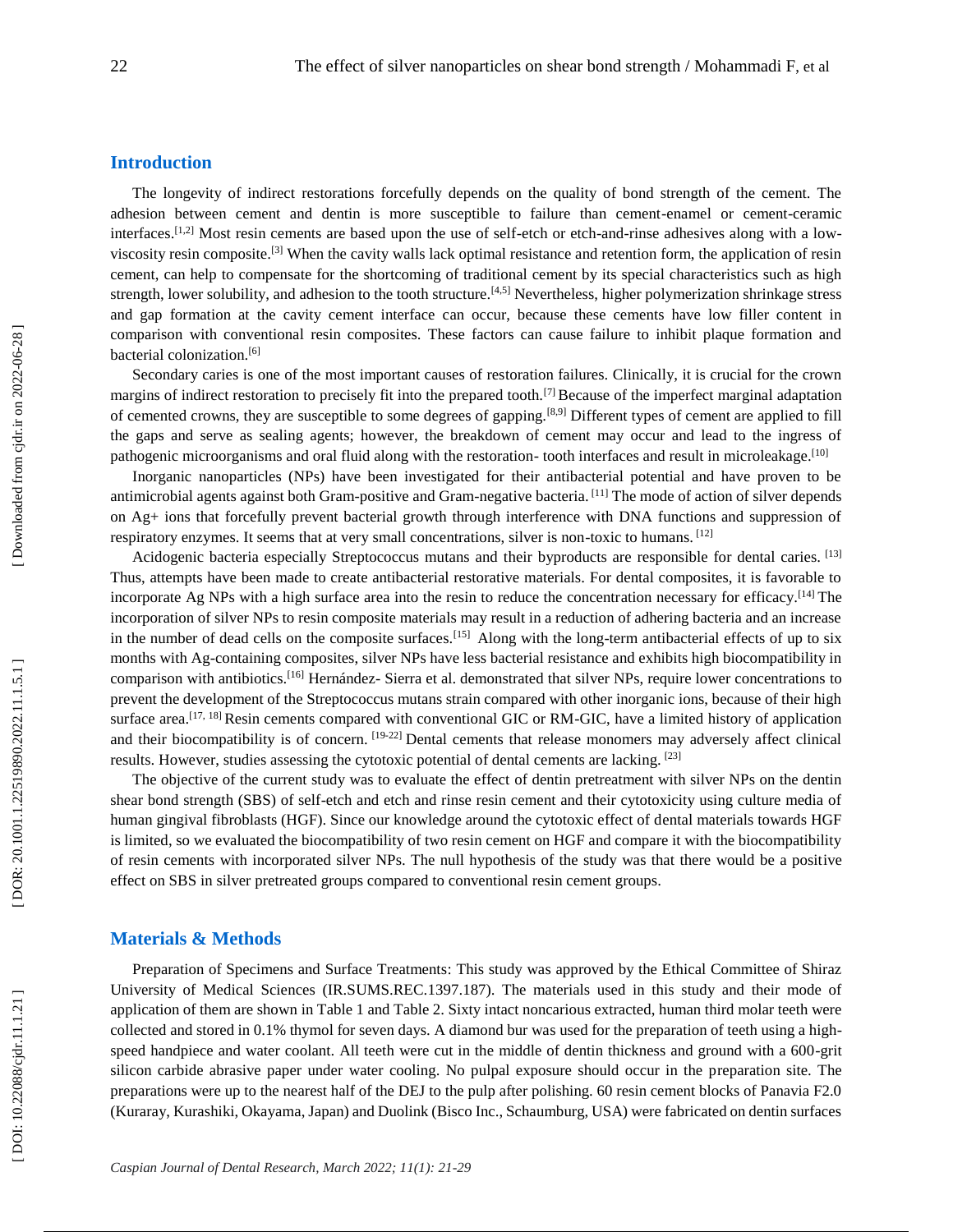and established in five different groups based on the surface treatments (12 samples in each group) using polyethylene molds (5mm inner diameter and 2mm height). Both resin cements were mixed based on the manufacturer's instructions and placed inside the molds on the dentin surfaces.

| <b>Product</b>             | <b>Manufacturer</b>                                           | <b>Composition</b>                                                                                                                                                                                                                                 |  |
|----------------------------|---------------------------------------------------------------|----------------------------------------------------------------------------------------------------------------------------------------------------------------------------------------------------------------------------------------------------|--|
| Panavia<br>F2.0<br>Paste A | Kuraray Medical Inc.,<br>Sakazu, Kurashiki,<br>Okayama, Japan | Hydrophobic aromatic dimethacrylate, hydrophobic aliphatic<br>dimethacrylate, hydrophilic dimethacrylate, sodium aromatic<br>sulfinate, N, N-diethanol-p-toluidine, surface<br>treated<br>(functionalized) sodium fluoride, silanated barium glass |  |
| F2.0<br>Panavia<br>Paste B | Kuraray Medical Inc.,<br>Sakazu, Kurashiki,<br>Okayama, Japan | MDP, hydrophobic aromatic dimethacrylate, hydrophobic<br>dimethacrylate, hydrophilic<br>dimethacrylate,<br>aliphatic<br>silanated silica, benzoyl peroxide, dibenzoylperoxide                                                                      |  |
| ED Primer 2.0              | Kuraray Medical Inc.,<br>Sakazu, Kurashiki,<br>Okayama, Japan | Liquid A: HEMA, MDP, 5-NMSA, Water, Accelerators<br>Liquid B: 5-NMSA, Water, initiator, Accelerators                                                                                                                                               |  |
| <b>Doulink</b>             | Bisco Inc., Schaumburg,<br>USA.                               | methacrylate,<br>demethacrylate,<br>diglicidyl<br>Bisphenol A<br>triethyleneglycol glass filler, urethane dimethacrylate                                                                                                                           |  |
| One-Step Plus              | Bisco Inc., Schaumburg,<br>USA.                               | Biphenyl dimethacrylate, 2-hydroxyethyl methacrylate, , p-<br>dimethylaminobenzoic acid, glass fillers and acetone                                                                                                                                 |  |
| Phosphoric Acid            | 3M, ESPE, St Paul, MN, USA                                    | Phosphoric acid gel (35%)                                                                                                                                                                                                                          |  |

| Table 1. Test materials name, manufacturers, and composition |
|--------------------------------------------------------------|
|--------------------------------------------------------------|

## **Table 2. The mode of application of tested resin cement**

| <b>Resin</b><br>cement | <b>Mode of application</b>                                                                               |
|------------------------|----------------------------------------------------------------------------------------------------------|
| Panavia                | Mix ED Primer Liquids A and B in equal portions, apply to the tooth, wait 30s, gently air-dry. Mix       |
| F2.0                   | equal amounts of Panavia F2.0 cement paste A&B for 20s, apply the mixture, light cure for 40s.           |
|                        | Etch the dentin for 15s, rinse for 20s, Dispense 1-2 drops of One Step Plus adhesive into a mixing well. |
| <b>Doulink</b>         | Apply a minimum of 2 generous coats to the entire preparation, Agitate slightly for 10-15 seconds each   |
|                        | coat. Light cure for 10 seconds. Air-dry for 10s, Apply Duolink cement with a syringe, light cure 40s.   |

Resin cement samples were randomly assigned to five groups: (A) Duolink cement without any further surface treatment; (B) Duolink cement with silver NPs (0.5%) dentin surface treatment after acid etching and before the One Step Plus (OSP) (Bisco Inc., Schaumburg, USA) adhesive system; (C) Duolink cement with silver NPs (0.5%) dentin surface treatment before acid etching and OSP; (D) Panavia F2.0 cement without any further surface treatment; and (E) Panavia F2.0 cement with silver NPs (0.5%) dentin surface treatment; After the surface treatments, each sample was rinsed 60s. The surfaces of samples were polymerized with a LED curing light (EliparTM, 3M ESPE, St Paul, MN, USA) at 600 mW/cm2 for 20 s each. The sequences of dentin pretreatment steps were shown in Table 3.

#### **Table 3. Sequence of treatment steps of different tested groups**

| <b>Study Groups</b>         |                                    |            |                      |                          |  |  |
|-----------------------------|------------------------------------|------------|----------------------|--------------------------|--|--|
| <b>Groups</b>               | <b>Sequence of treatment steps</b> |            |                      |                          |  |  |
| A                           | Etching                            |            | <b>One-Step Plus</b> | Duolink                  |  |  |
| B                           | Etching                            | silver NPs | One-Step Plus        | <b>Duolink</b>           |  |  |
| $\mathcal{C}_{\mathcal{C}}$ | silver NPs                         | Etching    | <b>One-Step Plus</b> | <b>Duolink</b>           |  |  |
| D                           |                                    |            | <b>ED</b> Primer     | Panavia F <sub>2.0</sub> |  |  |
| F                           |                                    | silver NPs | <b>ED</b> Primer     | Panavia F <sub>2.0</sub> |  |  |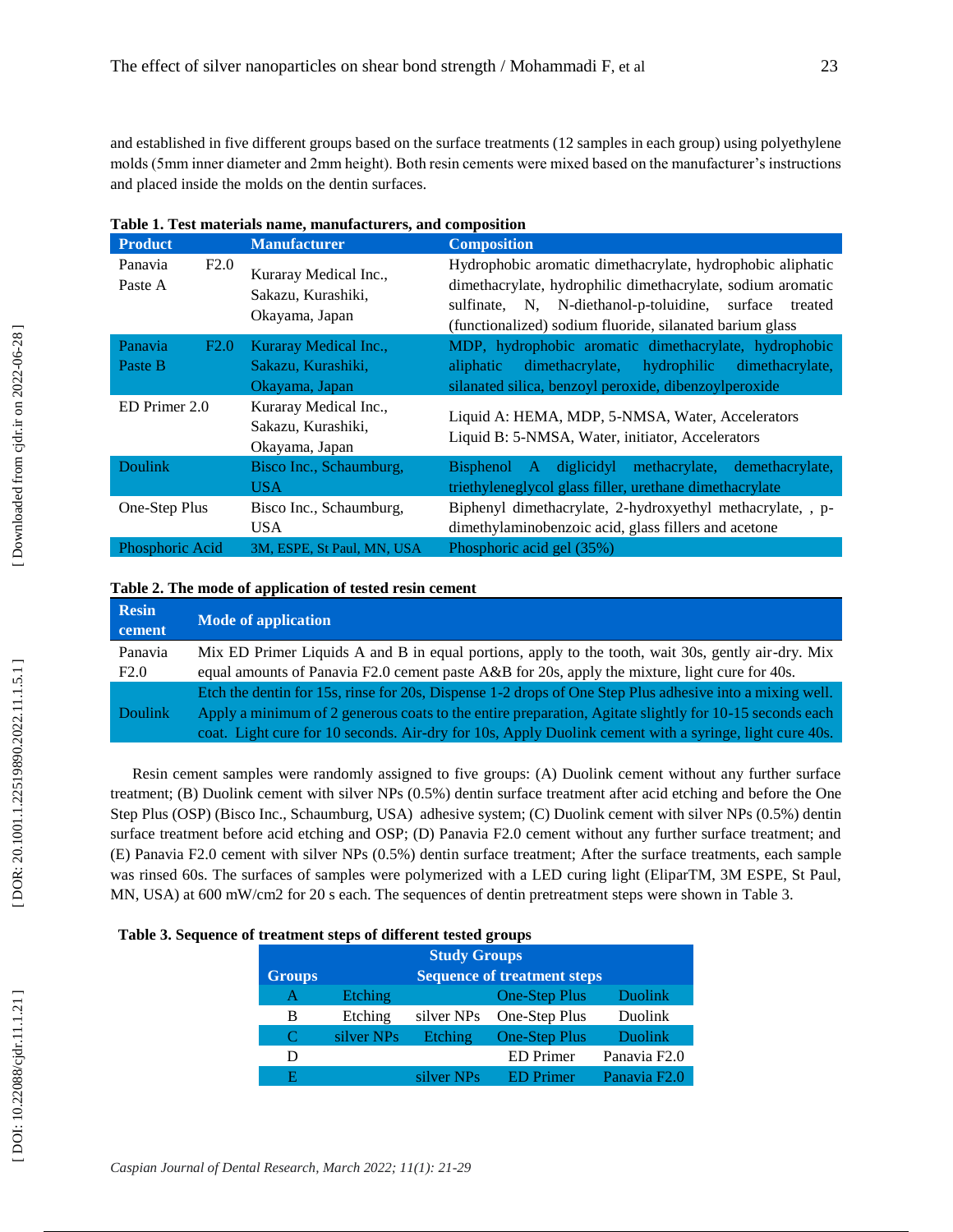**Shear Bond Strength Test:** Specimens of each test group were stored in distilled water for one week. The SBS tests were done using a universal testing machine (Zwick/Roell Z020, Stuttgart, Germany) at a crosshead speed of 0.5mm/min. loads were applied to the resin cement -dentin interface of the specimens until failure occurred and the corresponding software showed the maximum forces in Newtons (N). Then SBS values were evaluated by converting Newtons into megapascals (MPa). 1 newton/square meter is equal to 10<sup>-6</sup> MPa.<sup>[24]</sup>

Resin cement disc preparation: Metal type washers were prepared and placed on a glass slab. The washers had the 2-mm thickness and 5-mm inner hole diameter. Resin cement disks that contain different concentrations of silve (0, 0.2% and 0.5%) were prepared. The samples were light -cured for 20 seconds (VIP Junior, Bisco, Schaumburg, IL, USA) at 600 mW/cm<sup>2</sup>. Then, each sample was separated from the washer and sterilized in Irans gamma radiation center with 25 kGy dosages.

**Cell culture and restorative dental materials treatment:** Thirty samples (2 mm thick and 5 mm in diameter) were prepared by placing the Panavia F2.0 and Duolink resin cement into a stainless steel mold. In half of the samples, 0, 0.2%, and 0.5% silver NPs were added to resin cement. The incorporation of silver NPs was done using both ultrasonic and manual techniques. HGF cell line was purchased from the National Cell Bank of Iran. HGF cells were cultured in roswell park memorial institute (RPMI -1640 ) medium supplemented with glutamine, 10% FBS, and antibiotics (Gibco, Paisley, Scotland) at 37°C in an incubator containing 5% CO<sub>2</sub>. The cells were seeded into 96-well plates (10000 cells/well) and incubated by samples at 24 h. [25,26]

Cell viability: The cell viability was determined by 3-(4, 5-dimethylthiazol-2-yl)-2, 5-diphenyl-2H-tetrazolium bromide (MTT) (Sigma, St. Louis, USA) assay. The MTT dye was solved in phosphate buffer saline (PBS). Then MTT solution was added to each well. After 5h incubation, the formazan was dissolved in 100 ml isopropanol (Merck, Darmstadt, Germany), and its optical density (OD) was read with an ELISA reader (Organon Teknika, Netherlands) at 570 nm. The percentage of cytotoxicity was evaluated based on the following formulas. [26]

> %Cytotoxicity =  $\frac{1 - \text{mean absorbance of toxicant treated cells}}{1 - \text{mean absorbance of toxicant treated cells}}$ mean absorbance of negative control  $\times 100$ %Viability = 100 − %Cytotoxicity

**Statistical analysis:** Data analysis was done using SPSS 16.0 software (SPSS Inc. USA). The results of the study were analyzed using a two-way ANOVA test and an independent-sample t-test. Mean±SD of cytotoxicity of two different composite samples were analyzed by the Kruskal -Wallis test. P -value<0.05 was considered as the level of statistical significance.

#### **Results**

**SBS measurement:** Table 4 and Figure 1 illustrate the mean SBS and standard deviation values of the five test groups. The maximum and minimum of the SBS at the presence of silver NPs were observed in group  $E(15.81\pm0.91, P$ value< $0.01$ ) and group B (12.01 $\pm$ 0.15, P-value < $0.05$ ), respectively.

**Table 4. Descriptive statistics of the groups and comparison of SBS values**

| -             |             |                     |                                                          |
|---------------|-------------|---------------------|----------------------------------------------------------|
| <b>Groups</b> | $\mathbf n$ | $Mean \pm SD$ [MPa] | <b>Significance</b><br>*P- value <0.05, **P- value <0.01 |
| А             | 12          | $14.87 \pm 0.54$    | $A, B^*$                                                 |
| B             | 12          | $12.01 \pm 0.15$    | $B, A^* B, D^{**} B, E^{**}$                             |
|               | 12.         | $13.44 \pm 0.43$    | $C.E^{**}$                                               |
| D             | 12          | $15.17 \pm 0.98$    | $D.B^{**}$                                               |
|               |             | $15.81 + 0.91$      | $E.B^{**}E.C^{**}$                                       |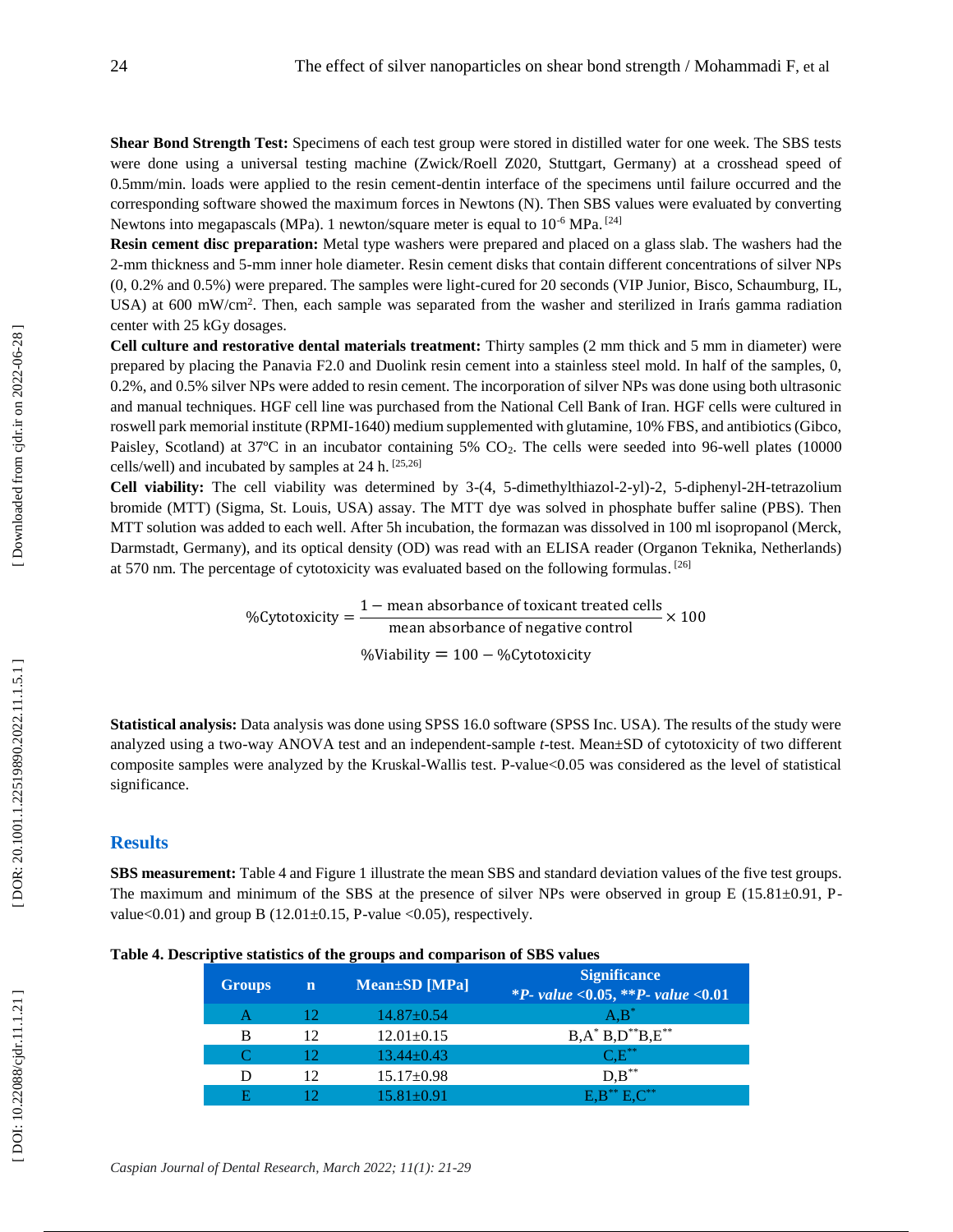

**Figure 1. Means and standard deviations of SBS for the groups**

**Cell cytotoxicity:** The current study characterized the cytotoxicity of Panavia F2.0 and Duolink resin cements pretreated with silver NPs by treating the HGF cells for 24 h followed by MTT assay. In comparison with the controls, the Panavia F2.0 incorporated with 0, 0.2% and 0.5% silver NPs, 20.34% (P-value<0.01), 22.00% (Pvalue<0.01) and 22.67% (P-value<0.01) - decreased in total cell number, respectively. Also, compared to the controls, the Duolink flow incorporated with 0 and 0.5% silver NPs, 36.84% (P-value<0.01), 37.34% (P-value<0.01) and 38.17% (P-value<0.01) - decreased in total cell number, respectively (Figure 2).



**Figure 2. Effects of Panavia F2.0 and Duolink resin cements pretreated with silver NPs on the viability of HGF cells after 24 h. Data are expressed as the mean ± SD**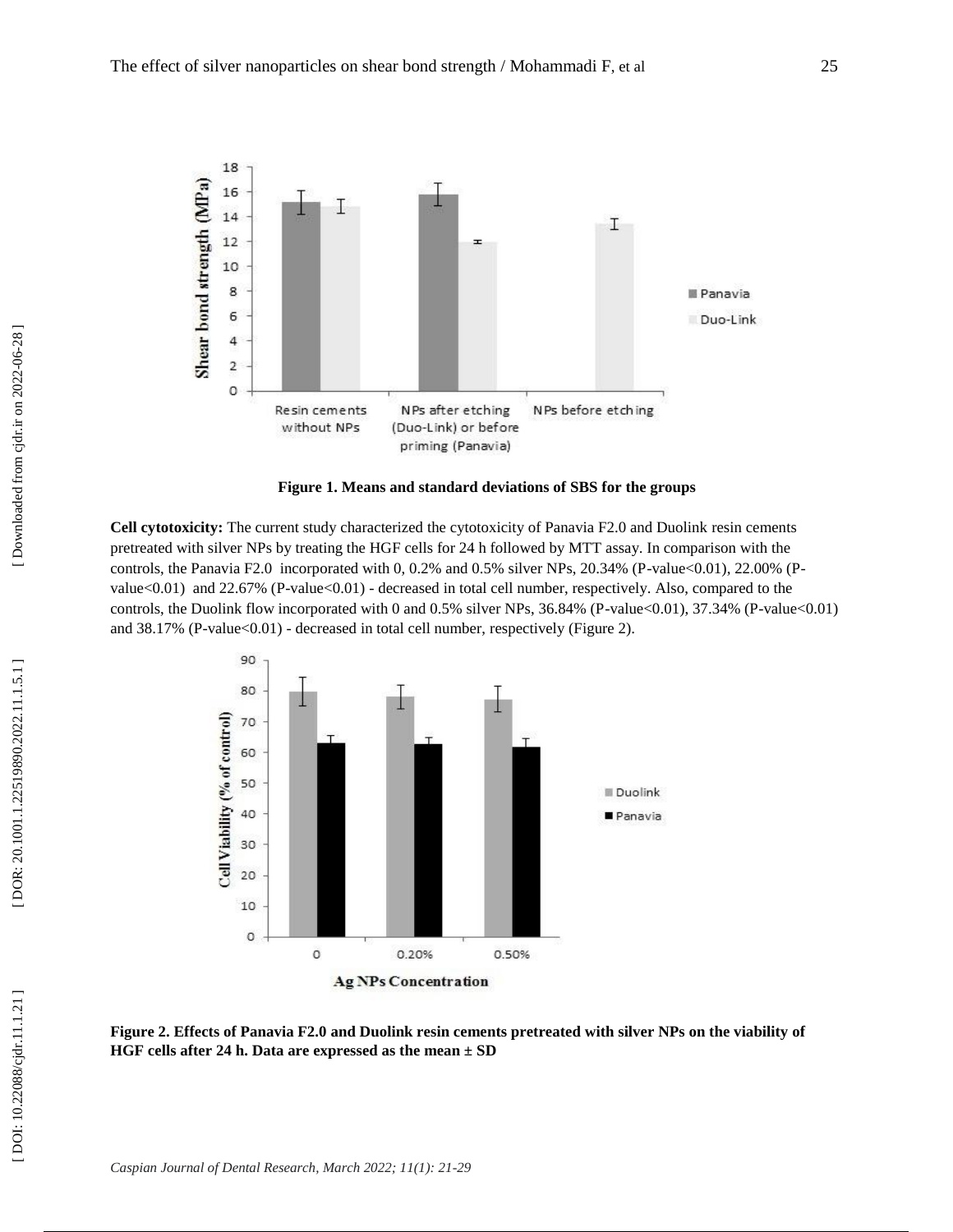## **Discussion**

The ongoing study was conducted to assess the SBS of the two resin cement systems before and after pretreatment with silver NPs solutions. The maximum of the SBS was observed in group Panavia F2.0 and silver NPs pretreatment. The lowest mean SBS value was observed in the Duolink and silver NPs pretreatment after acid etching. Also, no negative effect was observed in resin cement incorporated with silver NPs on cell viability.

Resin cement is important dental material because of its highly adhesive characteristics. They also resist the dislodgement of the restoration. <sup>[27]</sup> Adding inorganic ions such as Ag in dental materials is an important issue in nanotechnology.<sup>[28]</sup> Silver is a broad-spectrum antibacterial agent that shows long-term antibacterial characteristics via sustained Ag ion release, low toxicity and good biocompatibility with human cells. [29] In this study, no negative effect was observed in resin cements incorporated with silver NPs on the HGF cell viability.

Furthermore, investigations showing micro gaps at tooth -restoration interfaces demonstrate that in clinical practice a complete sealing of the restoration-tooth interfaces is difficult to achieve.<sup>[30]</sup> Thus, an antibacterial surface pretreatment directly coating enamel and dentin surface could be beneficial to help eradicate the residual bacteria along the margins and disinfect the prepared tooth cavity.<sup>[31]</sup> As the conventional shear test requires minimal equipment and sample preparation, a lot of the available data on material adhesion still comes from the macro shear test, especially regarding the resin cement. [32] Thus the present work was conducted to determine the effect of dentin pretreatment with silver NPs on the SBS of etch-and-rinse and self-etch resin cements. The highest SBS were observed in group Panavia F2.0 and silver pretreatment. In the present study, the SBS of Panavia F2.0 self-etch resin cement was significantly higher than Doulink. This may be related to the different pH, composition, and chemical structure of the adhesives used with two resin cements. The OSP adhesive used with Doulink resin cement had a pH of about 4.61 and had lower acidity compared to Panavia F2.0 ED primer that is about 2.4. This lower acidity may lead to the lower dissolution of OSP and interfere with resin penetration and decrease the SBS. Moreover, it seems that using the silver NPs had a good effect on wetting the dentin surface and subsequent penetration of resin cement. Cekic -Nagas et al. showed that compared with the control group, the bond strength of Panavia F2.0 resin cement materials with silver NPs pretreatment was better. They attributed the higher durability of the bond strength to the MDP content of these materials.<sup>[33]</sup> On the other hand, one of the most important factors in determining SBS of resin cement is the presence of functional monomers specially MDP. Considering that Panavia F2.0 includes MDP monomers, it could interact with calcium ions of hydroxylapatite crystals and create a stable salt that could reinforce the adhesive layer and improve the SBS.

Our results showed that the least value of SBS was observed after acid etching in Duolink cement. This outcome may be related to the aggregation of silver NPs. The aggregation phenomenon has a more considerable effect when the silver NPs apply after etching. This may be related to the shortened rinsing time in the groups that the silver NPs apply after etching. According to the results of the present study, the dentin pretreatment in Panavia F2.0 self -etch group showed an improvement in SBS, albeit the difference was not significant.

The differences in the SBS of this study could be related to the different filler content of the resin cement and the fluid passage of different resin cements after polymerization. [33] Nanoparticle sizes can influence SBS. Evaluating the structural and mechanical characteristics of materials, color stability and flexural strength has been recently tested. Spyrou et al, on the other hand, observed that the size of NPs can influence the bond strength values. [34]

Two limitations of the present study were its in vitro nature and the use of higher thickness of resin cement. The effects of the hybrid and smear layer, aging, and thermal changes on the SBS were not investigated. The other limitation was the failure to consider the effect of C -factor and cement film thickness on SBS.

Therefore, the behavior of different NPs and their interaction with enamel and dentin and the protocol proposed by this investigation should be further investigated. Mechanical and antibacterial properties are essential factors to investigate. Further in vitro and in vivo studies are needed to investigate the effect of different NPs on dentin bond durability, and their long-term antibacterial and anticaries efficacy of them. Additionally, further investigations are needed to assess the effect of incorporating NPs into other types of resin cement and on other mechanical properties, such as the flexural strength, microleakage and elastic modulus.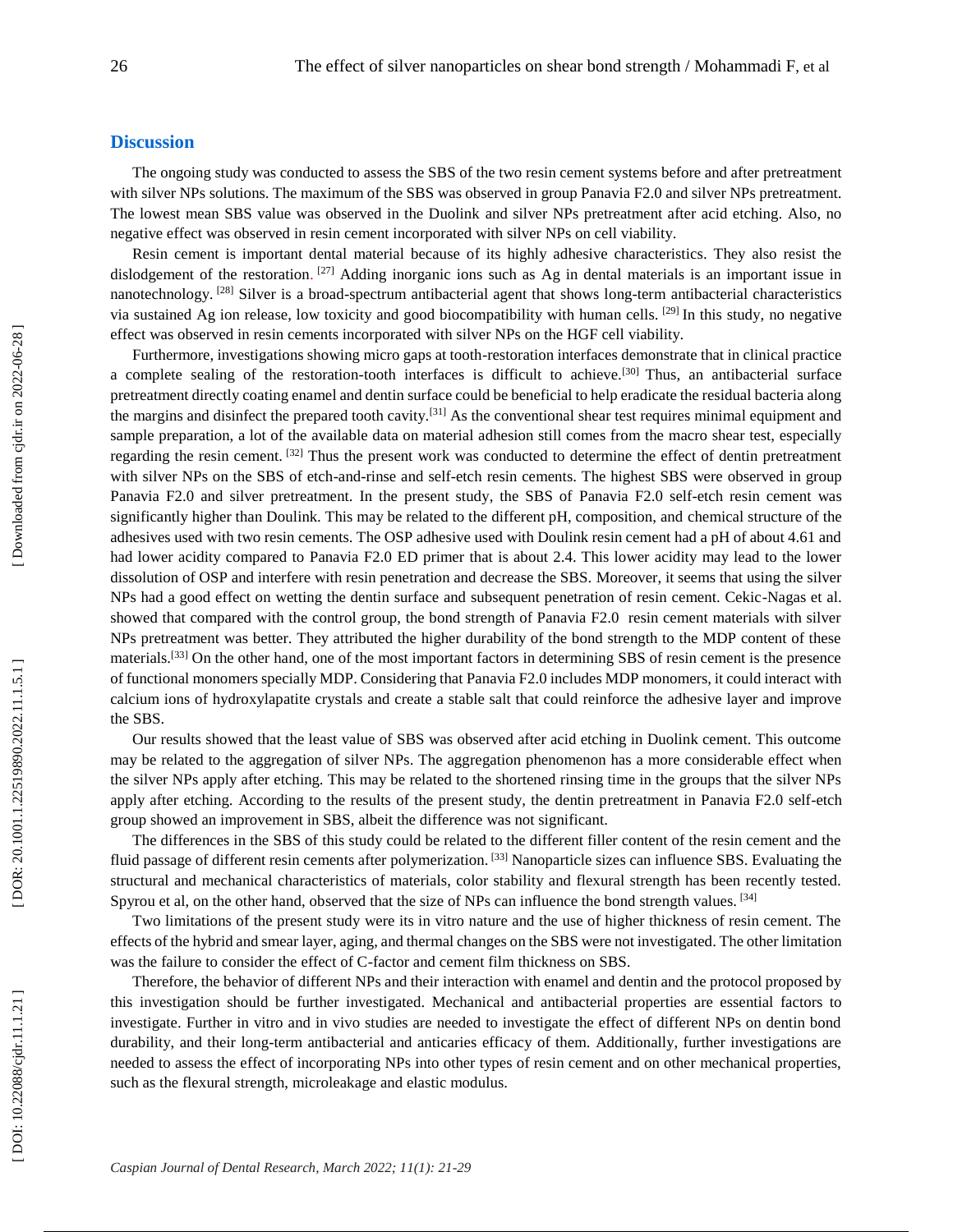#### **Conclusion**

Because of the beneficial antibacterial effects of silver NPs, using them is advisable in operative dentistry. It was shown that silver NPs pretreatment has no negative effect on the SBS of Panavia F2.0 self-etch resin cement but Duolink etch and rinse cement showed a mild reduction of the SBS values. The best outcome of silver NPs has been shown in the self-etch resin cement system. Also, no negative effect was observed in resin cement incorporated with silver NPs on cell viability.

# **Acknowledgments**

The authors would like to thank the Biomaterials Research Center and the vice -chancellery of Shiraz University of Medical Sciences. Also, the authors thank Dr. Salehi from the Dental Research Development Center, for the statistical analysis.

#### **Funding**

This was a part of a thesis and research project (Grant No : 15893), supported and funded by the Vice -chancellery for Research and Technology of Shiraz University of Medical Sciences.

## **Conflicts of Interest**

There is no conflict of interest.

# **Authors' Contribution**

The study data were collected by Farzaneh Mohammadi. Fatemeh Koohpeima and Mohammad Javad Mokhtari designed the study, evaluated the results, edited and reviewed the article.

#### **References**

1.Carvalho RM, Manso AP, Geraldeli S, Tay FR, Pashley DH. Durability of bonds and clinical success of adhesive restorations. Dent Mater 2012;28:72 -86.

2.Gailani HFA, Benavides-Reyes C, Bolaños-Carmona MV, Rosel-Gallardo E, González-Villafranca P, González-López S. Effect of Two Immediate Dentin Sealing Approaches on Bond Strength of Lava™ CAD/CAM Indirect Restoration. Materials (Basel) 2021; 14:1629 .

3.Sofan E, Sofan A, Palaia G, Tenore G, Romeo U, Migliau G. Classification review of dental adhesive systems: from the IV generation to the universal type. Ann Stomatol (Roma) 2017;8:1 -17.

4.Bonfante G, Kaizer OB, Pegoraro LF, do Valle AL . [Tensile bond strength of glass fiber posts luted with different](https://pubmed.ncbi.nlm.nih.gov/17589652/)  [cements.](https://pubmed.ncbi.nlm.nih.gov/17589652/) Braz Oral Res 2007;21:159 -64.

5.Ladha K, Verma M. Conventional and contemporary luting cements: an overview. J Indian Prosthodont Soc 2010; 10:79 -88.

6. Arjmand N, Boruziniat A, Zakeri M, Mohammadipour HS. Microtensile bond strength of resin cement primer containing nanoparticles of silver (NAg) and amorphous calcium phosphate (NACP) to human dentin. J Adv Prosthodont 2018; 10:177 -83.

7.Kuper NK, van de Sande FH, Opdam NJ, Bronkhorst EM, de Soet JJ, Cenci MS, et al. Restoration materials and secondary caries using an in vitro biofilm model. J Dent Res 2015; 94:62 -8.

8.Rossetti PH, do Valle AL, de Carvalho RM, De Goes MF, Pegoraro LF. Correlation between margin fit and microleakage in complete crowns cemented with three luting agents. J Appl Oral Sci 2008;16:64 -9.

DOI: 10.22088/cjdr.11.1.21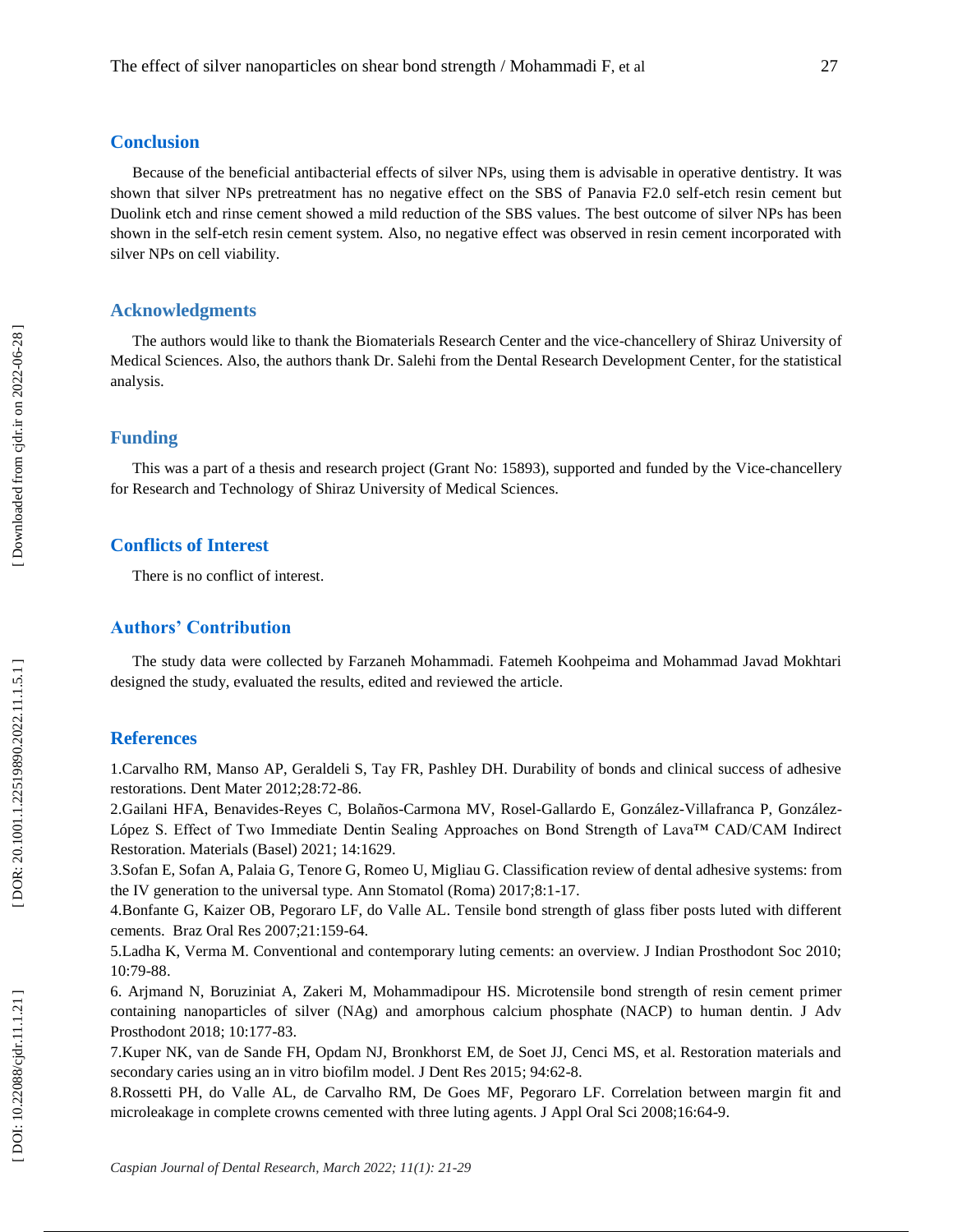9.Monaco C, Rosentritt M, Llukacej A, Baldissara P, Scotti R. [Marginal Adaptation, Gap Width, and Fracture Strength](https://pubmed.ncbi.nlm.nih.gov/28509504/)  of Teeth Restored With Different All [-Ceramic Vs Metal Ceramic Crown Systems: An in Vitro Study.](https://pubmed.ncbi.nlm.nih.gov/28509504/) Eur J Prosthodont Restor Dent 2016;24:130 -7.

10.Yüksel E, Zaimoğlu A. Influence of marginal fit and cement types on microleakage of all -ceramic crown systems. Braz Oral Res 2011;25:261 -6.

11.Wang L, Hu C, Shao L. The antimicrobial activity of nanoparticles: present situation and prospects for the future. [Int J Nanomedicine](https://www.ncbi.nlm.nih.gov/pmc/articles/PMC5317269/) 2017;12: 1227 –49.

12.Dakal TC, Kumar A, Majumdar RS, Yadav V. Mechanistic basis of antimicrobial actions of silver nanoparticles. Front Microbiol 2016;7:1831.

13.Sateriale D, Facchiano S, Colicchio R, Pagliuca C, Varricchio E, Paolucci M,, et al. In vitro synergy of polyphenolic extracts from honey, myrtle and pomegranate against oral pathogens, S. mutans and R. dentocariosa. Front Microbiol 2020; 11:1465 .

14.Aydin Sevinç B, Hanley L. Antibacterial activity of dental composites containing zinc oxide nanoparticles. J Biomed Mater Res B Appl Biomater 2010 ;94:22 -31 .

15.Bürgers R, Eidt A, Frankenberger R, Rosentritt M, Schweikl H, Handel G, et al. The anti -adherence activity and bactericidal effect of microparticulate silver additives in composite resin materials. Arch Oral Biol 2009;54:595 -601.

16.Mosselhy DA, Granbohm H, Hynönen U, Ge Y, Palva A, Nordström K, et al. Nanosilver –silica composite: Prolonged antibacterial effects and bacterial interaction mechanisms for wound dressings. Nanomaterials (Basel) 2017;7:261.

17.Hernández -Sierra JF, Ruiz F, Pena DC, Martínez -Gutiérrez F, Martínez AE, Guillén Ade J, et al. The antimicrobial sensitivity of Streptococcus mutans to nanoparticles of silver, zinc oxide, and gold. Nanomedicine 2008;4:237 -40.

18.Heintze SD. Clinical relevance of tests on bond strength, microleakage and marginal adaptation. Dent Mater 2013;29:59 -84.

19.Diaz -Arnold AM, Vargas MA, Haselton DR. Current status of luting agents for fixed prosthodontics. J Prosthet Dent 1999;81:135 -41.

20.Kurt A, Altintas SH, Kiziltas MV, Tekkeli SE, Guler EM, Kocyigit A, et al. Evaluation of residual monomer release and toxicity of self -adhesive resin cements. Dent Mater 2018;37:40 -8.

21.Bakopoulou A, Mourelatos D, Tsiftsoglou AS, Giassin NP, Mioglou E, Garefis P. Genotoxic and cytotoxic effects of different types of dental cement on normal cultured human lymphocytes. Mutat Res 2009;672:103 -12.

22. Sidhu SK, Nicholson JW. A review of glass -ionomer cements for clinical dentistry. J Funct Biomater 2016;7:16.

23.Bandarra S, Neves J, Paraíso A, Mascarenhas P, Ribeiro AC, Barahona I. Biocompatibility of self-adhesive resin cement with fibroblast cells. J Prosthet Dent 2021;125:705. e1 - e7.

24. Fatemeh K, Mohammad Javad M, Samaneh K. The effect of silver nanoparticles on composite shear bond strength to dentin with different adhesion protocols. J Appl Oral Sci 2017;25:367 -73.

25.Mokhtari MJ, Akbarzadeh A, Hashemi M, Javadi G, Mahdian R, Ghasemi S, et al. Cisplatin Induces Up -Regulation of KAI1, a Metastasis Suppressor Gene, in MCF -7 Breast Cancer Cell Line. Trop J Pharm Res 2012; 11: 523 -9.

26.Koohpeima F, Mokhtari MJ, Doozandeh M, Jowkar Z, Yazdanshenas F. Comparison of Cytotoxicity of New Nanohybrid Composite, Giomer, Glass Ionomer and Silver Reinforced Glass Ionomer using Human Gingival Fibroblast Cell Line. J Clin Pediatr Dent 2017;41:368 -73.

27.Paul J. Dental Cements -A Review to Proper Selection. Int J Curr Microbiol App Sci 2015;4:659 -69.

28.Mohamed Hamouda I. Current perspectives of nanoparticles in medical and dental biomaterials. J Biomed Res 2012;26:143 -51.

29.Beyth N, Houri -Haddad Y, Domb A, Khan W, Hazan R. Alternative antimicrobial approach: nano -antimicrobial materials. Evid Based Complement Alternat Med 2015;2015:246012.

30.dos Santos GO, da Silva AH, Guimarães JG, Barcellos Ade A, Sampaio EM, da Silva EM. Analysis of gap formation at tooth-composite resin interface: effect of C-factor and light-curing protocol. J Appl Oral Sci 2007;15:270-74.